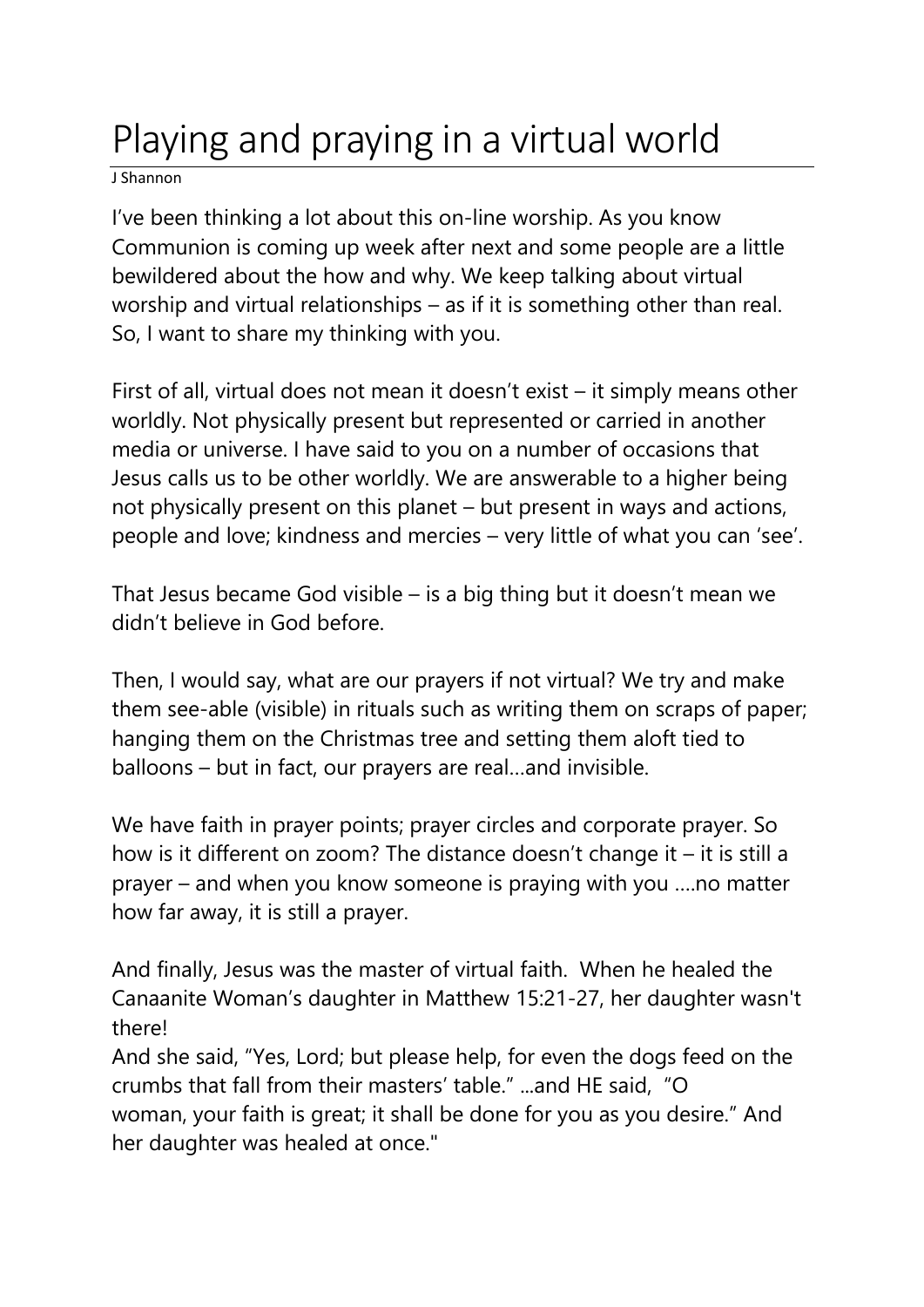Then there was the Syrophoenician's child in Mark 7:24-30.. Too embarrassed to take him home...

Jesus still rewards her faith - even as a foreigner..."Because of her answer, he says go back, your daughter is cured... " And after going back to her home, she found the child lying on the bed, and the demon gone. And when she healed:

Not convinced? - what about the Centurion's Slave in Luke 7:1-10? The Centurion says his house is not worthy of a visit from Jesus but again, faith is rewarded... "I say to you, not even in Israel have I found such great faith."

And when those who had been sent returned to the house, they found the slave in good health.

You get my point. When we are together on zoom – **we are as together in spirit as humanly possible** – but with pictures…. For some. Not for those on the telephone.

It may feel like we are playing but we are, in fact, praying.

And the virtual world has its benefits. It has literally turned the tables over in the temple. It throws open the doors. We can include people stuck in other states, people who couldn't get to church physicaly. We can even invite our families.

We have an opportunity to reshape worship in a way that better meets our needs. It's can be shorter, more visual – you control the volume, you can stay in you PJs and turn off the picture; pass notes to each other with recipes and questions.

I had to rethink what to present. Some of my colleagues are producing really slick looking worship – but they do that by pre-recording 'a program'. Then they broadcast on Sunday mornings. really slick and beautiful - have a look at Canberra City Church on YouTube...for example.